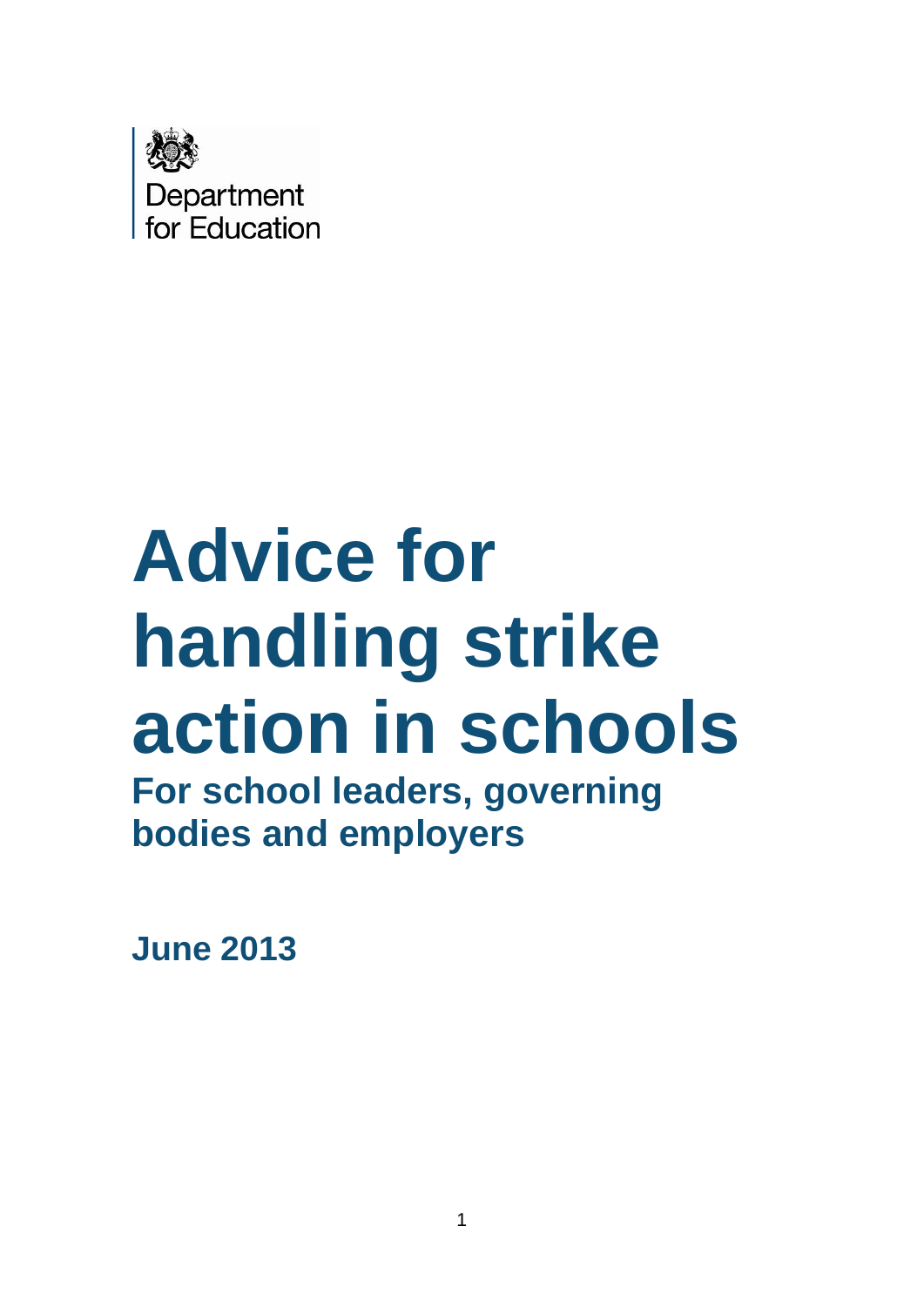# **Contents**

<span id="page-1-0"></span>

| Summary                                                          |                 |
|------------------------------------------------------------------|-----------------|
| About this departmental advice                                   | 3               |
| Expiry or review date                                            | 3               |
| Who is this advice for?                                          | 3               |
| Key points                                                       | 3               |
| Advice on keeping schools open                                   |                 |
| 1. Responsibility                                                | 4               |
| 2. Health and safety                                             | $\overline{4}$  |
| 3. Staff deployment                                              | 4               |
| 4. Staff for nursery and infant classes                          | 5               |
| 5. Directly employing individuals                                | $6\phantom{1}6$ |
| 6. Using volunteers                                              | 6               |
| 7. Delivering the curriculum                                     | $\overline{7}$  |
| 8. Insurance                                                     | $\overline{7}$  |
| 9. Recording pupils' attendance                                  | 7               |
| 10. Transferring control of the school premises to a third party | 7               |
| <b>Industrial Relations Law</b>                                  |                 |
| 1. The law on trade disputes                                     | 9               |
| 2. The law on picketing                                          | 10              |
| Further sources of information                                   | 12              |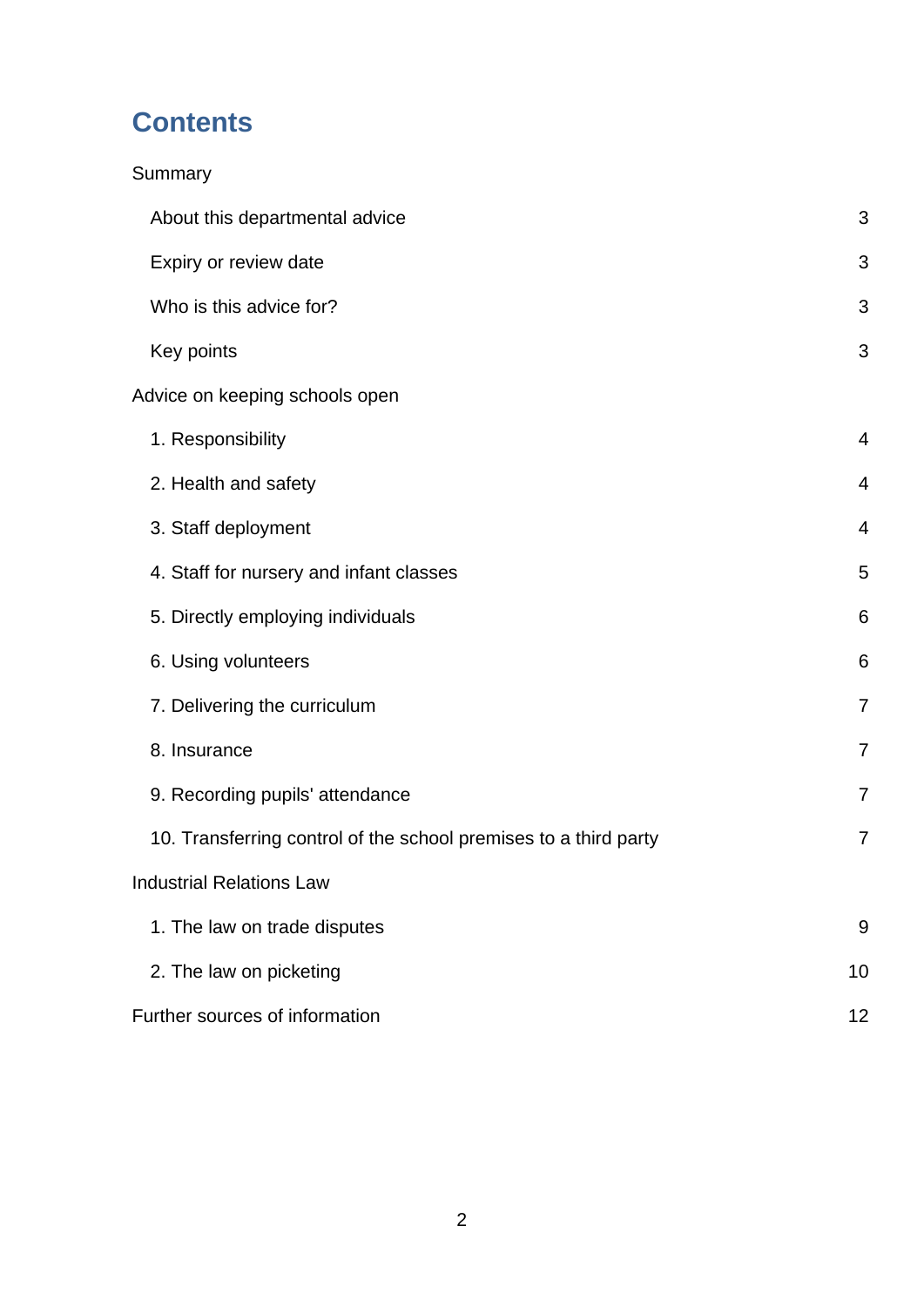# **Summary**

## <span id="page-2-0"></span>**About this departmental advice**

<span id="page-2-1"></span>This is non-statutory advice from the Department for Education.

## **Expiry or review date**

<span id="page-2-2"></span>This advice will next be reviewed in January 2014.

# **Who is this advice for?**

This advice is for employers, governing bodies, headteachers, principals and other school leaders in maintained schools and academies.

# <span id="page-2-3"></span>**Key points**

- This document provides advice on keeping schools open on strike days, and explains the law on trade disputes and picketing. It is part of a package of advice and support for schools on industrial action issues, including [advice on the NUT and NASUWT action](http://education.gov.uk/aboutdfe/advice/f00218425/nut-nasuwt-ind-action) short of strike action.
- In the event of strike action at a school, the Department for Education expects the headteacher to take all reasonable steps to keep the school open for as many pupils as possible.
- The decision to open, partially open, or close a maintained school is for the headteacher. The decision for academies rests with the academy trust, but is usually delegated to the principal.<sup>[1](#page-2-5)</sup>
- <span id="page-2-4"></span>It is best practice for headteachers to consult governors, parents and the Local Authority, academy trust or diocesan representative (where appropriate) before deciding whether to close. Headteachers are entitled to ask staff whether they intend to strike.

<span id="page-2-5"></span> $1$  The headteacher is responsible for the "management and control of the school" under regulation 5 of the Education (School Government) (Terms of Reference) (England) Regulations 2000 (the "Terms of reference regulations").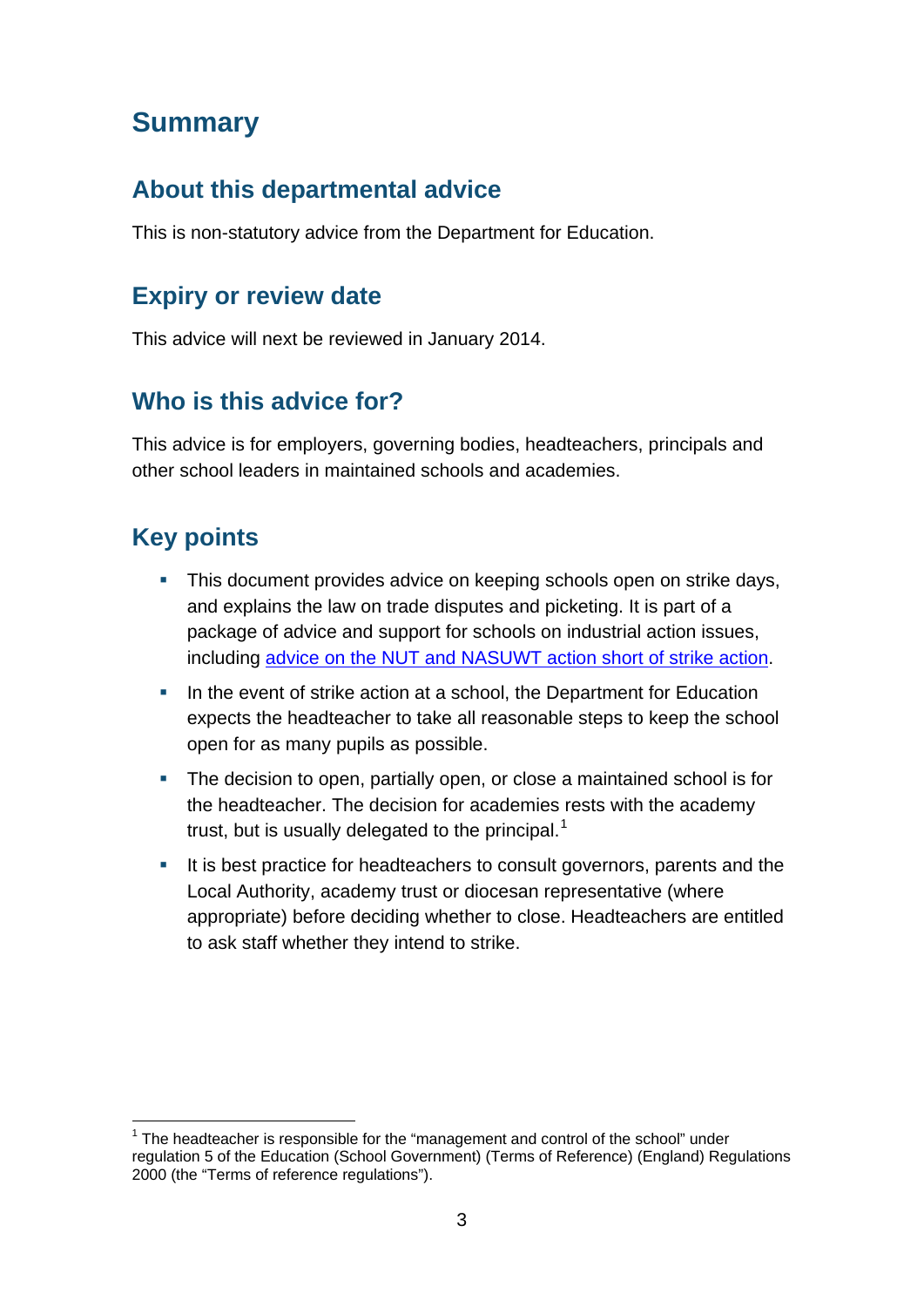# **Advice on keeping schools open**

## **1. Responsibility**

The decision to open, partially open, or close a maintained school is for the headteacher. The decision for academies rests with the academy trust, but is usually delegated to the principal. Headteachers should consult governors, parents and the Local Authority, academy trust or diocesan representative (where appropriate) before deciding whether to close.

In the event of a strike, the Department for Education expects the headteacher to take all reasonable steps to keep the school open for as many pupils as possible.

# **2. Health and safety**

Under the *Health and Safety at Work etc Act 1974*, the employer in a school must take reasonable steps to ensure that staff and pupils are not exposed to risks to their health and safety. $2$  This applies to activities on or off school premises. Further advice on health and safety can be found at: [http://www.education.gov.uk/schools/adminandfinance/healthandsafety/f001](http://www.education.gov.uk/schools/adminandfinance/healthandsafety/f00191759/departmental-advice-on-health-and-safety-for-schools) [91759/departmental-advice-on-health-and-safety-for-schools](http://www.education.gov.uk/schools/adminandfinance/healthandsafety/f00191759/departmental-advice-on-health-and-safety-for-schools)

# **3. Staff deployment**

While employees are not required to tell their employers whether they intend to take strike action, employers are fully entitled to ask staff in advance if they intend to strike to enable them to plan how to manage the strike.

Headteachers may ask other teachers to cover the classes of those taking industrial action. Where teachers are employed under the *School Teachers' Pay and Conditions Document*, however, they cannot be compelled to provide cover for other teachers during industrial action<sup>[3](#page-3-1)</sup>. Cover supervisors, or teachers who are employed wholly or mainly to provide cover and are not taking industrial action themselves, can be directed to provide cover during industrial action.

The *[Specified Work Regulations 2012](http://www.legislation.gov.uk/uksi/2012/762/made)* require classes to be taught by qualified

<span id="page-3-0"></span> $2$  Where the governing body is the employer, it is ultimately responsible for the health and safety of staff and pupils. However, day to day decisions about health and safety risks to staff and pupils would be delegated to the headteacher under regulation 6 of the Terms of Reference regulations.

<span id="page-3-1"></span> $3$  School Teachers' Pay and Conditions Document 2012 para. 63.10: Teachers should be required to provide cover in accordance with paragraph 61.7 only rarely, and only in circumstances that are not foreseeable (this does not apply to teachers who are employed wholly or mainly for the purpose of providing such cover).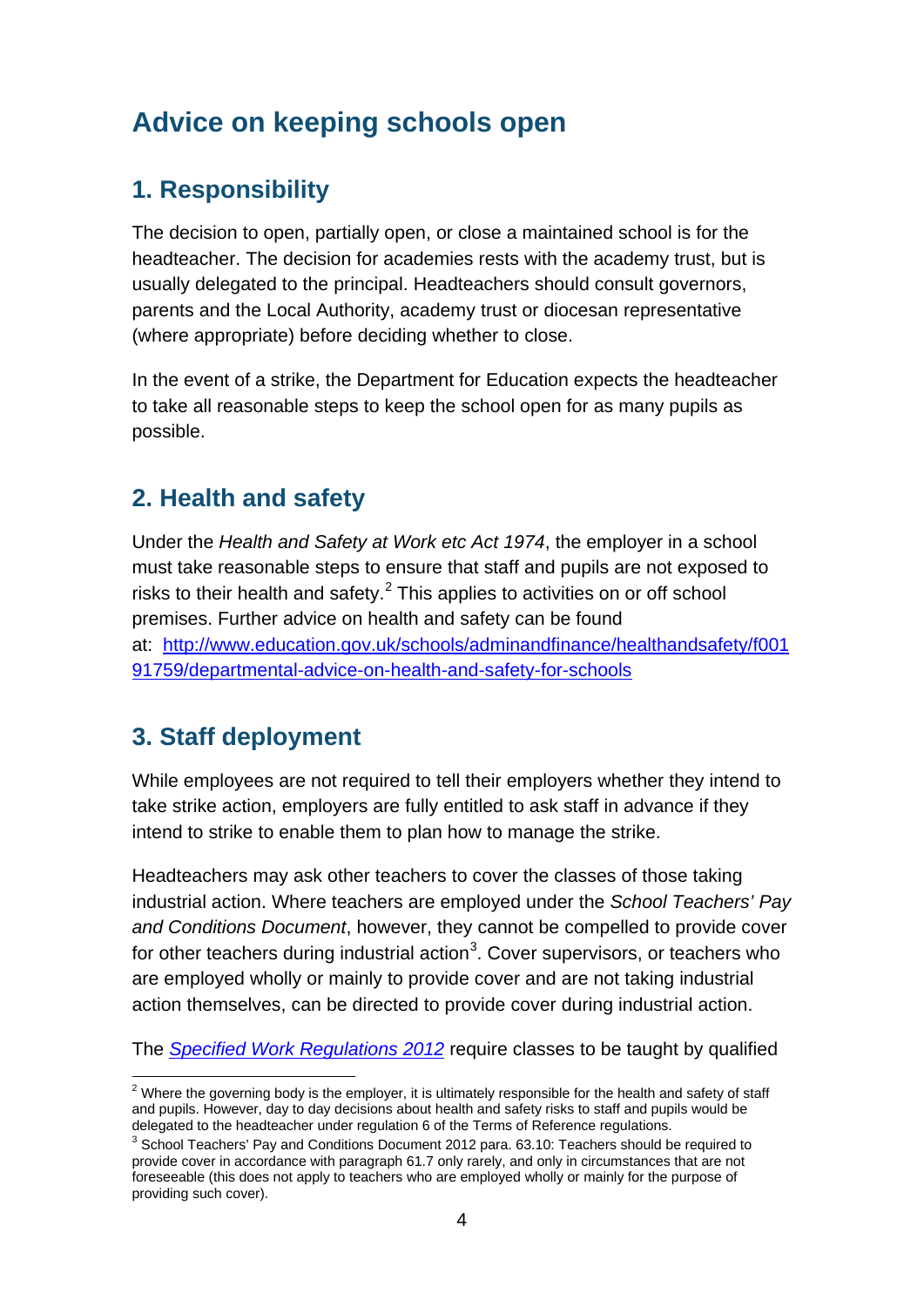teachers in maintained schools and some academies.<sup>[4](#page-4-0)</sup> The Regulations do not prevent schools from using support staff to provide cover supervision or oversee alternative activities. Support staff are able to carry out 'specified work' provided that they are subject to the direction and supervision of a qualified teacher, and the headteacher is satisfied that they have the skills required to carry out the work. The Regulations also allow schools to employ industry experts without qualified teacher status as instructors to teach subjects where specialist qualifications and experience are required.

Schools may choose to bring together groups and classes with teachers and support staff working together, as long as pupils' health and safety is ensured. For pupils older than seven there are no set ratios for the number of staff required to supervise pupils on site (see section 4 for limits on nursery and infant classes).

A headteacher on strike should delegate their duties to another member of the leadership team. If the whole leadership team is on strike, the governing body or academy trust can approach another person to carry out the headteacher's duties, for example a senior teacher or a retired headteacher.

## **4. Staff for nursery and infant classes**

The *Early Years Framework* sets out what schools need to do to ensure children in nursery and reception classes are safe, adequately supervised and their needs met.

For nursery provision in maintained schools (children aged 3 and over) there must be one member of staff for every 13 children. At least one member of staff must be a school teacher<sup>[5](#page-4-1)</sup> and one other member of staff must have a Level 3 qualification.

Infant class size legislation limits the size of infant classes to 30 or fewer with a qualified teacher. This applies to reception and other classes where the majority of the children will reach age 5, [6](#page-4-2) or 7 in that school year.<sup>6</sup>

The infant class size limit does not apply to activities normally carried out in larger groups, for example assemblies, sports and other structured or unstructured activities that the school may choose to provide on strike days.

<span id="page-4-0"></span> <sup>4</sup> Free Schools, academies established after 29 July 2012 and any academy established prior to this date that has agreed a change to their funding agreement, are **exempt from these requirements**.

<span id="page-4-1"></span> $<sup>5</sup>$  as defined by Section 122 of the Education Act 2002 and the Education (School Teachers' Qualifications)</sup> (England) Regulations 2003.

<span id="page-4-2"></span><sup>&</sup>lt;sup>6</sup> <http://www.education.gov.uk/a005569/is-there-a-class-size-limit-for-junior-classes>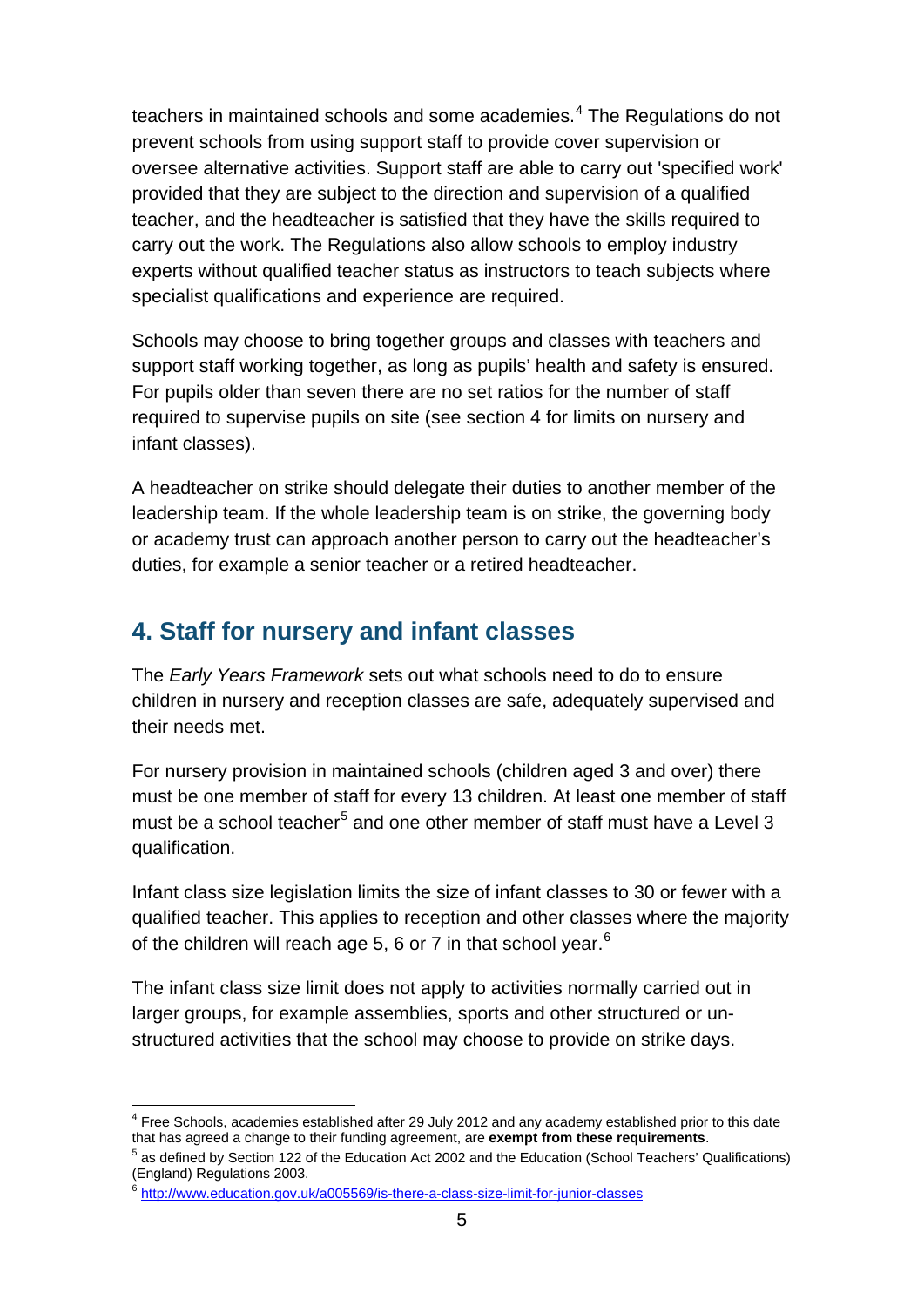# **5. Directly employing individuals**

While the *Conduct of Employment Agencies and Employment Business Regulations 2003* prevent employment businesses from supplying teachers to cover absence during industrial action, an employer can directly employ individuals to cover those on strike. Schools or groups of schools may wish to consider building up a bank of supervisors. When employing someone for a day, a school or local authority would need to consider:

- Employment contract the moment an applicant unconditionally accepts an offer of a job, a contract of employment comes into existence. The terms can be oral, written, implied, or a mixture. If no written contract is issued there is a legal obligation to provide the employee with a written statement of employment within two months of the start of their employment. When employing someone for one day, it would be advisable to issue a fixed term contract setting out the length of the employment.
- Pay the employer would need to tell anyone employed the day/date he/she would be paid and how. The employer would need to check with their payroll provider how to do this.
- **Insurance Employers' Liability Insurance would already be in place so** employers would not need to do anything further.
- Under the terms of the Teachers' Pension Scheme, a teacher employed for only one day would be entitled to the same pension benefits as other employees.
- General employment rights would apply.

# **6. Using volunteers**

The arrangements set out in statutory guidance on safeguarding and supervision of children<sup>[7](#page-5-0)</sup> allow schools to:

- use existing members of the school volunteer workforce with relevant criminal records checks to provide supervision;
- use volunteers who have a criminal records check from another walk of life, for example as a sports coach or scout group helper. These volunteers could work unsupervised with children subject to the headteacher carrying out a risk assessment. This assessment should include how recent the check is, the nature and duration of the contact with children, the ages of the children and any further information available to assess suitability; and/or
- **EXT** identify other new volunteers who could support existing staff or volunteers for whom relevant checks have been carried out. These volunteers would need to be supervised by another member of staff or volunteer with a criminal records check.

<span id="page-5-0"></span><sup>&</sup>lt;sup>7</sup> [Safeguarding Children and Safer Recruitment](http://www.education.gov.uk/aboutdfe/statutory/g00213145/safeguarding-children-safer-recruitment) and Statutory Guidance: Regulated Activity (children) [supervision of activity with children which is regulated activity when unsupervised](http://www.education.gov.uk/aboutdfe/statutory/g00213977/supervision-guidance)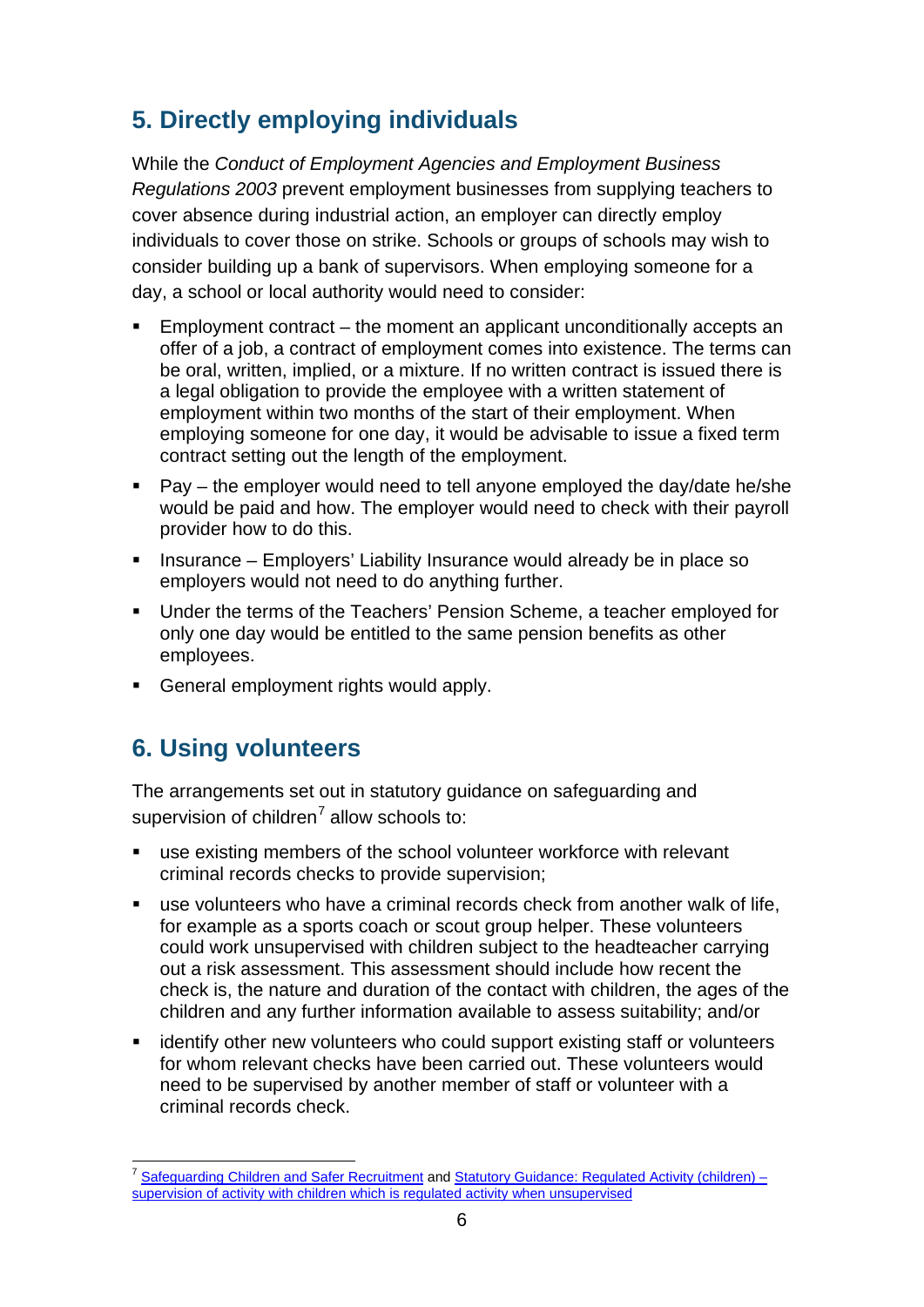## **7. Delivering the curriculum**

There is no legal requirement to teach the curriculum on strike days.

Maintained schools simply have to deliver the national curriculum during the course of the year. Maintained schools and non-maintained special schools are required to meet for 380 half day sessions per year but there is no statutory definition of 'meet' and no requirement to teach the curriculum on each day of the school year.

There is no legal requirement for academies or Free Schools to teach the national curriculum, although they are required to teach a broad and balanced curriculum during the course of the year.

#### **8. Insurance**

Whether teachers are on strike should have no bearing on a school's insurance policy. There is no exclusion in respect of staff members being on strike.

Academy trusts will need to confirm their position in relation to cover under their insurance policies with their insurers. However, it is unlikely that a strike will mean that cover is excluded.

## **9. Recording pupils' attendance**

If a school has to close for some or all pupils on a strike day, the **Y** code should be used for pupils who are not required to attend. Pupils who are required to attend should be marked down in the usual way.

### **10. Transferring control of the school premises to a third party**

Governing bodies of maintained schools are able to transfer control of the school premises to a third party to provide childcare or other activities. Third parties holding activities at the school should follow any specified health and safety policies and hold relevant insurance.

- For community, community special and voluntary controlled schools, the governing body could enter into a transfer of control agreement for a third party to use the premises for childcare or other activities during the school day, with the local authority's consent.
- For foundation, foundation special and voluntary aided schools, the governing body or trustees own the premises so could themselves provide, or ask a third party to provide childcare or other activities on the premises.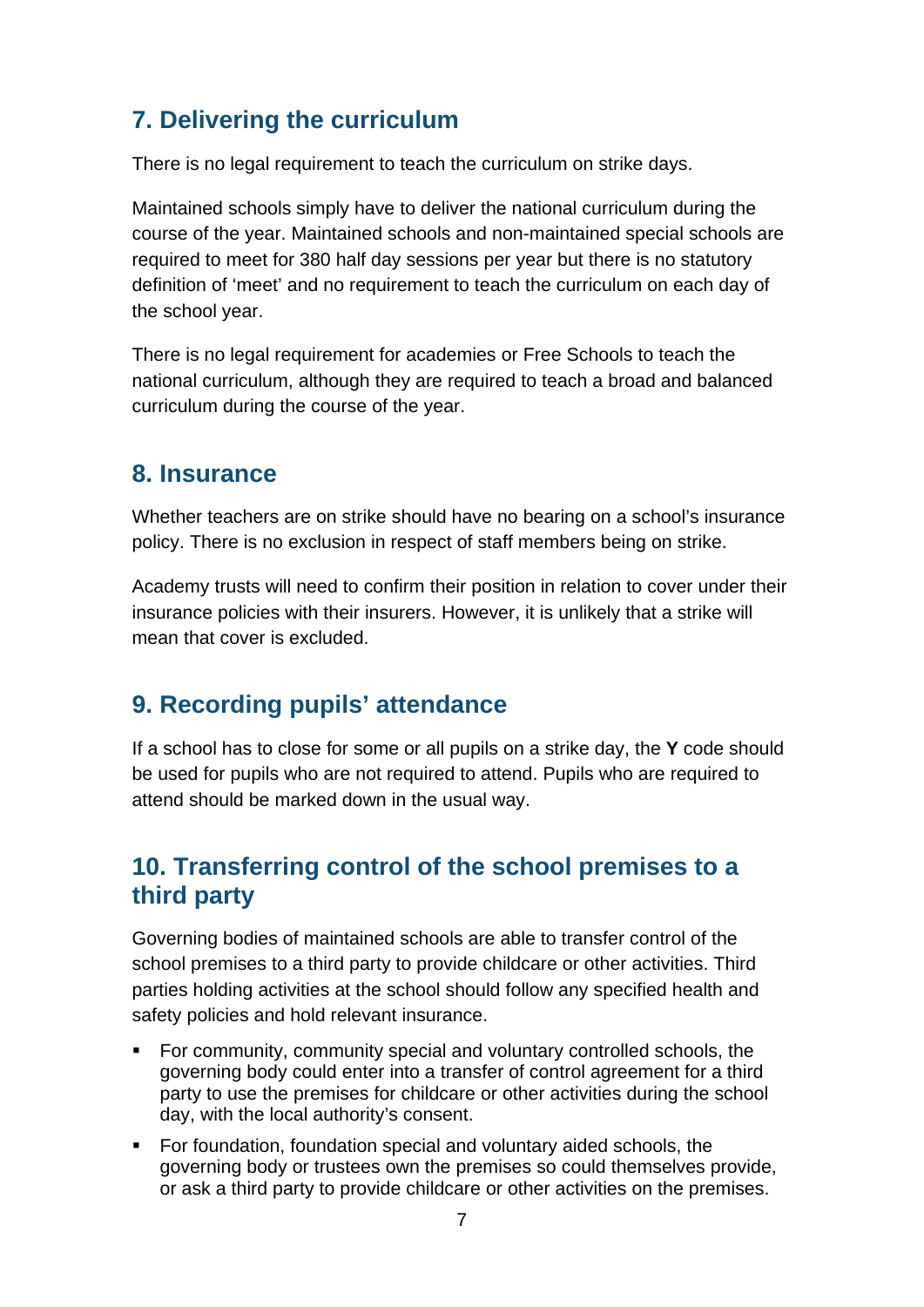An academy trust would be able to bring in external persons or organisations to assist in the provision of childcare and educational services at the academy. There would be no need for a 'transfer of control agreement' and the academy trust would be responsible for the premises and supervision of children.

The 'user' of the premises can be asked to pay the governing body a fee. Private providers may charge parents for services and schools could subsidise them, but would not have to.

Although childcare providers for children under the age of eight are normally required to be registered with Ofsted, they can be exempted if the provider operates from a particular premises for 14 days or less in any year and if they inform Ofsted in writing at least 14 days before starting to provide care. For children aged 8-18, registration is not compulsory.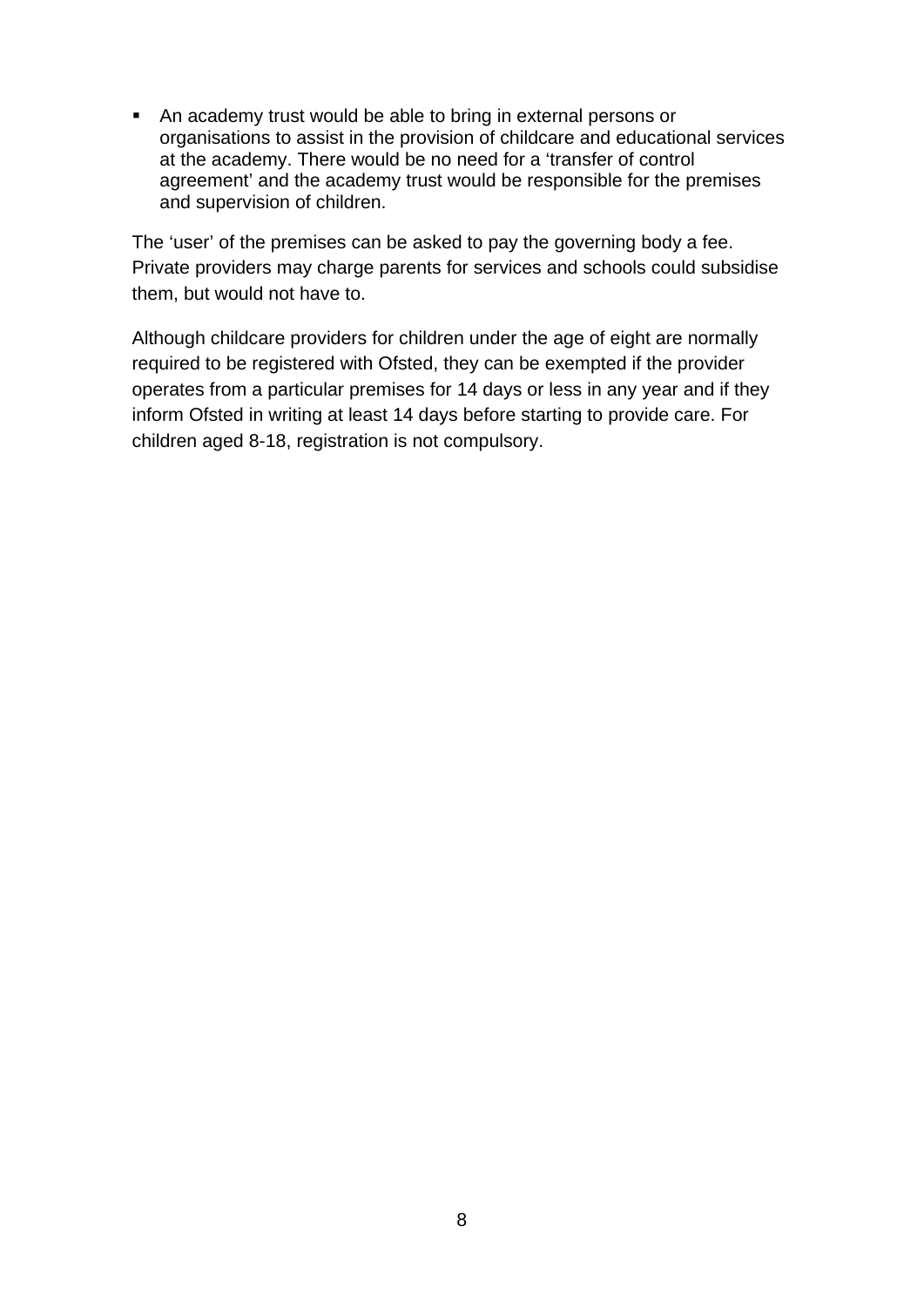# **Industrial Relations Law**

# **1. The law on trade disputes[8](#page-8-0)**

#### **Ballots**

A trade union must give the employer notice of its intention to hold a ballot and the notice must satisfy five conditions:

- $\blacksquare$  It must be in writing;
- It must state that the union intends to hold a ballot;
- It must specify the anticipated voting day or the first voting day;
- It must contain specific information so as to supply the numbers of staff to be balloted, broken down by category and workplace, and an explanation as to how that information has been ascertained; and
- If must be received by the employer no later than seven days before the ballot.

In order for the ballot to be lawful, the ballot paper must:

- include at least one of two specified questions in effect asking those balloted whether they are prepared to take part in a strike and / or industrial action short of a strike, and requiring a "yes" or "no" answer;
- include a prescribed statement to the effect that those being balloted, if they take part in industrial action, may be in breach of their contracts of employment but cannot be fairly dismissed as a result of taking part within 12 weeks of the start of the action;
- state the name of the independent scrutineer who will oversee the ballot and the address and date by which ballot papers are to be returned (where there are more than 50 employees being balloted); and
- specify who is authorised to call upon those balloted to take part in industrial action in the event of a "yes" vote.

#### **Industrial action**

Industrial action must begin within four weeks of the last date of the ballot, although the period can be extended by order of the court or if it is agreed with the employer. Unions must give at least seven days' notice of the beginning of the strike to employers. While employees are not required to tell their employers whether they intend to take strike action, employers are fully entitled to ask staff if they are planning to strike.

<span id="page-8-0"></span> <sup>8</sup> *Trade Union and Labour Relations (Consolidation) Act 1992*, sections 226-234, and the *Code of Practice on Industrial Action Ballots and Notice to Employers (2005)*.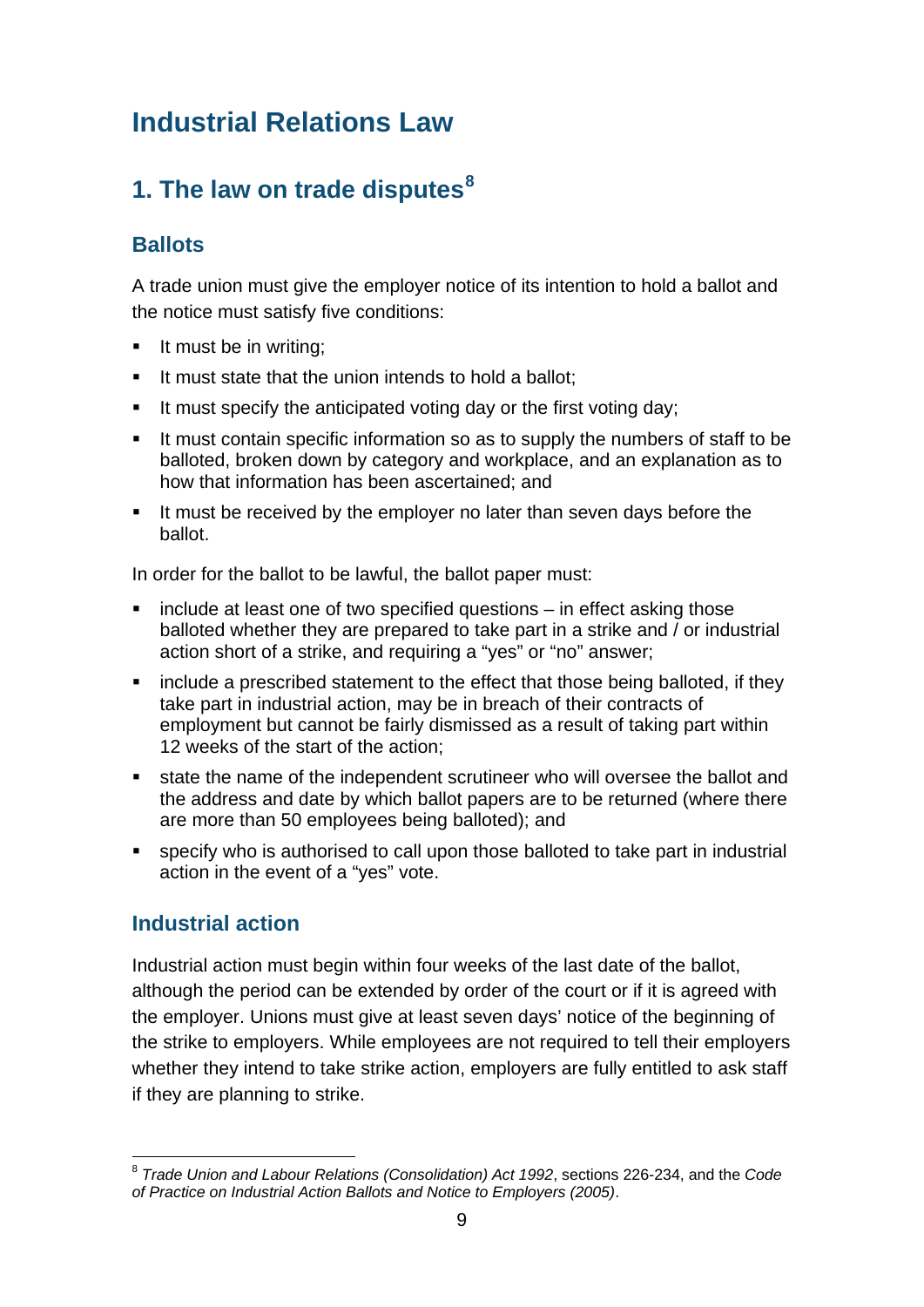If the conduct of the ballot does not comply with the statutory requirements, strike action taken as a result of the ballot will be unlawful (subject to provisions excusing small accidental errors in respect of the employees balloted). This means that employers can apply to the court for an injunction preventing the strike action from taking place. Where the proposed industrial action comprises discontinuous strike action or action short of a strike, provided the action is commenced within four weeks of the ballot, all subsequent action in respect of the same trade dispute is lawfully protected by the ballot.

#### **Pay**

Employees are not entitled to be paid for any period during which they are on strike. Statutory protection against deduction of wages does not apply in relation to strike or other industrial action. The calculation of pay deductions for unauthorised absence is not determined by the Secretary of State, but it is important that schools act fairly and proportionately when making pay deductions.[9](#page-9-0)

Schools should have a clear process in place for collecting data on staff absences; this information can then be verified and forwarded promptly to those responsible for the school's payroll.

## **2. The law on picketing**

It is lawful for striking members of staff, and union officials who represent them, to picket at or near their place of work for the purpose of peacefully obtaining or communicating information, or peacefully persuading any person to work or abstain from working. The BIS Code of Practice on Picketing states that "in general" the number of pickets should "not exceed six at any entrance to, or exit from, a workplace; frequently a smaller number will be appropriate<sup>"[10](#page-9-1)</sup>.

A picket is unlawful if it includes others who are neither members of staff at the school nor their union representatives.<sup>[11](#page-9-2)</sup> In this case, the employer may apply to the court for an order preventing, or stopping, the unlawful picketing or its organisation. The employer may also claim damages from those responsible where activities of the unlawful picket have caused loss to the employer, for example by persuading a member of staff not to attend work. In the first

<span id="page-9-0"></span> <sup>9</sup> For any school teacher whose contract of employment incorporates the *'Conditions of Service for School Teachers in England and Wales'* (The Burgundy Book), pay deductions should be made on the basis of 1/365th of their annual salary for each day of strike action.

<span id="page-9-1"></span><sup>10</sup> <http://www.bis.gov.uk/files/file23914.pdf>

<span id="page-9-2"></span><sup>&</sup>lt;sup>11</sup> Para. 50 of the Code of Practice states that "anyone seeking to demonstrate support for those in dispute should keep well away from any picket line so as not to create a risk of a breach of the peace or other criminal [offence] being committed on that picket line".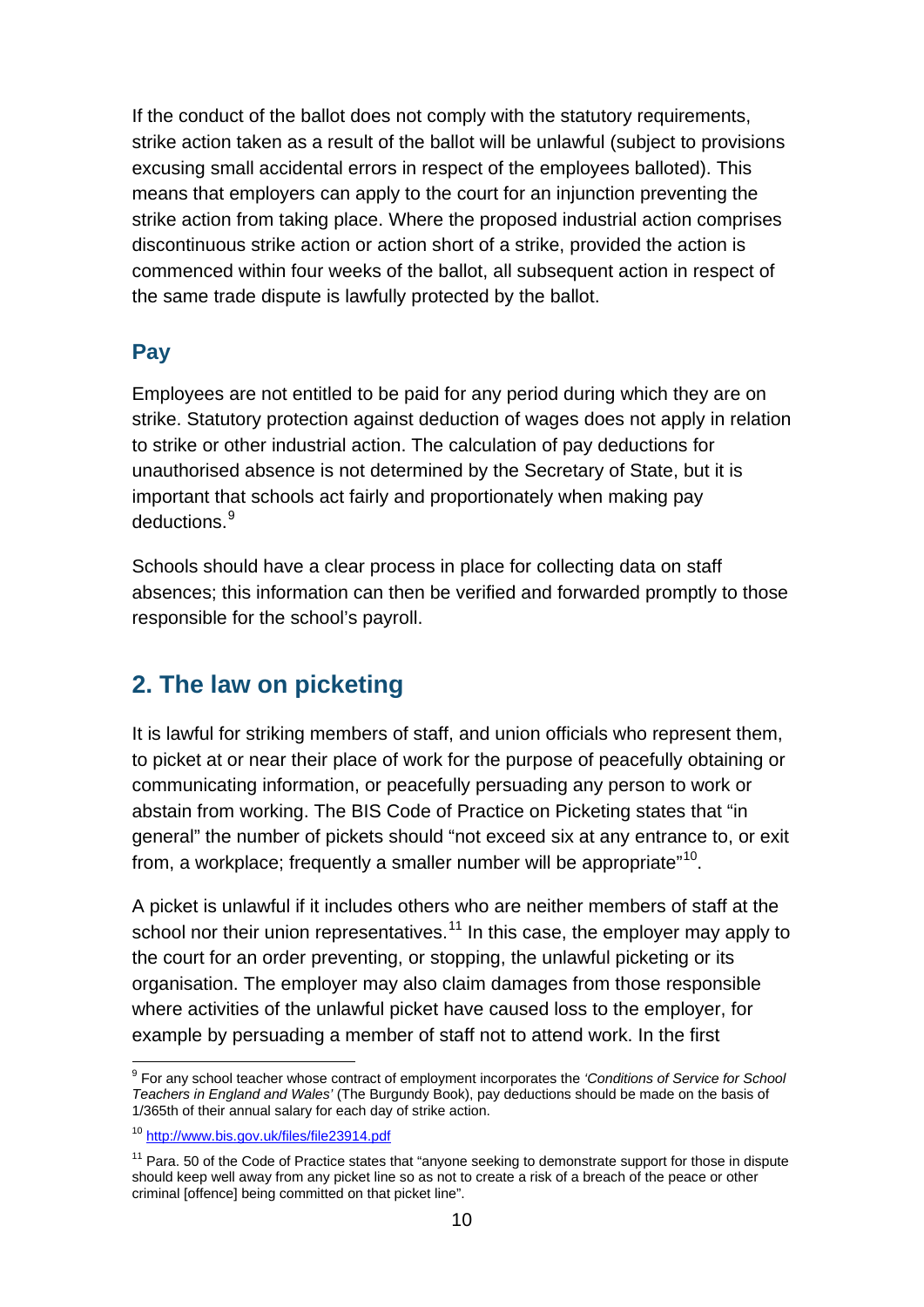instance, the employer may wish to contact the union to inform them that their picket is unlawful.

Members of a picket line cannot break the criminal law by (for example) causing damage, intimidating employees or creating public disorder. If they do, they would be committing an offence and the police should be notified.

<span id="page-10-0"></span>It would be inappropriate for schools to authorise absence for children to participate in pickets or demonstrations in support of industrial action. There is clear evidence that any absence from school can have an impact on the attainment of those pupils. It is also not lawful for a picket at a closed school to include pupils of the school.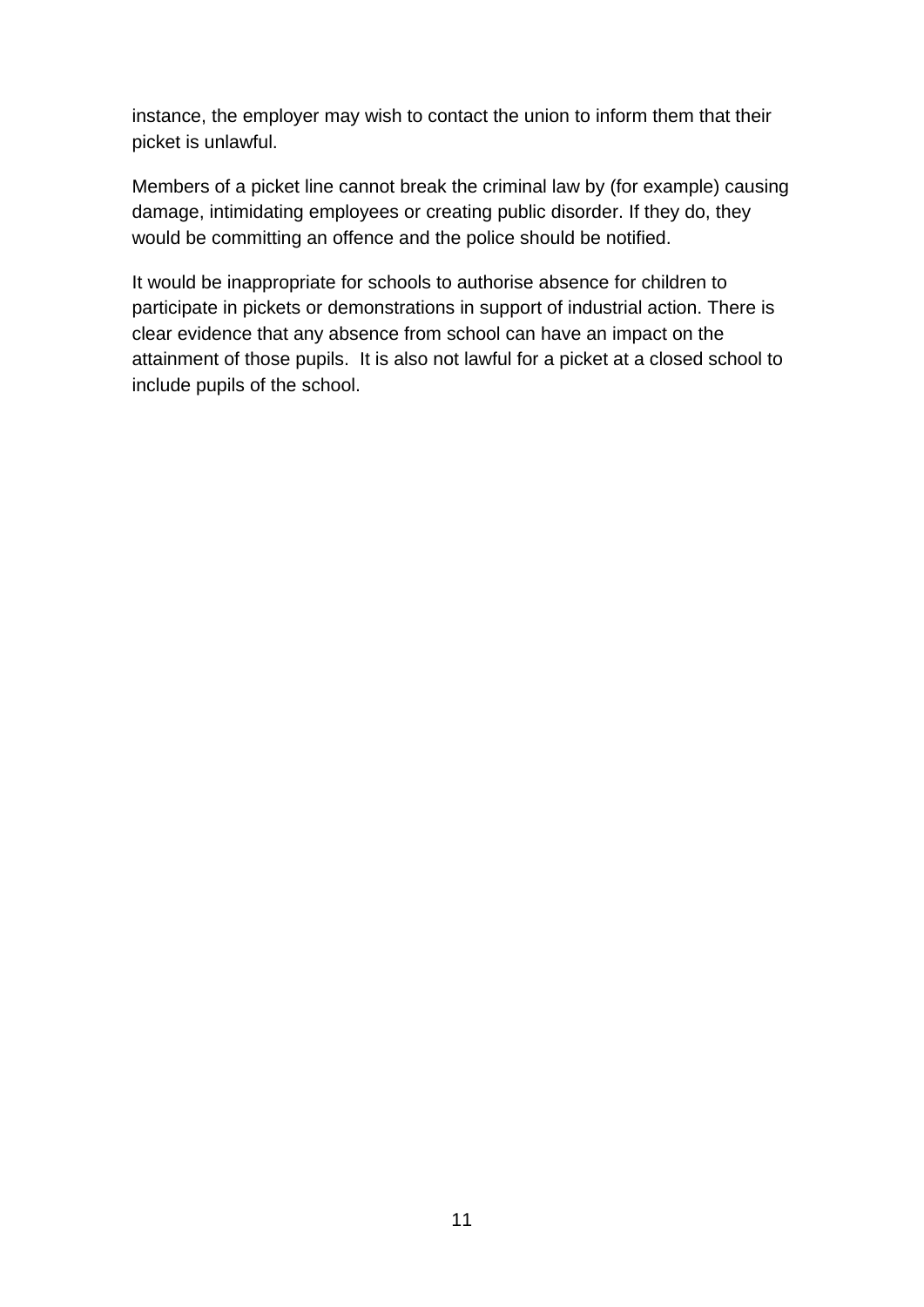# **Further sources of information**

#### **Department for Education advice and guidance**

- [Advice on the NASUWT and NUT industrial action](http://www.education.gov.uk/aboutdfe/advice/f00218425/nut-nasuwt-ind-action)
- **[Advice on health and safety for schools](http://www.education.gov.uk/schools/adminandfinance/healthandsafety/f00191759/departmental-advice-on-health-and-safety-for-schools)**
- [Statutory guidance on safeguarding children](http://www.education.gov.uk/aboutdfe/statutory/g00213145/safeguarding-children-safer-recruitment) and safer recruitment in [education](http://www.education.gov.uk/aboutdfe/statutory/g00213145/safeguarding-children-safer-recruitment)
- **Statutory quidance on supervision**
- **[Early Years Framework](http://www.education.gov.uk/aboutdfe/statutory/g00213120/eyfs-statutory-framework)**

#### **External advice and guidance**

- **[Advisory, Conciliation and](http://www.acas.org.uk/index.aspx?articleid=1461) Arbitration Service (ACAS)**
- [School Teachers' Pay and Conditions Document and Guidance \(2012\)](https://www.education.gov.uk/publications/standard/publicationDetail/Page1/DFE-00091-2012#downloadableparts)
- **Example 2** Local Government Employers Industrial Action Guide

#### **Legislation**

- [Trade Union and Labour Relations \(Consolidation\) Act 1992](http://www.legislation.gov.uk/ukpga/1992/52/contents)
- **[BIS Code of Practice on Industrial Action Ballots](http://www.bis.gov.uk/files/file18013.pdf) and Notice to [Employers](http://www.bis.gov.uk/files/file18013.pdf)**
- **[BIS Code of Practice on Picketing](http://www.bis.gov.uk/files/file23914.pdf)**
- **EXECONDUCT CONDUCT CONDUCT ADDET** Conduct of Employment Agencies and Employment Businesses [Regulations 2003](http://www.legislation.gov.uk/uksi/2003/3319/contents/made)
- [Education \(School teachers' Qualifications\) \(England\) Regulations 2003](http://www.legislation.gov.uk/uksi/2003/1662/contents/made)
- **[Specified Work Regulations 2012](http://www.legislation.gov.uk/uksi/2012/762/made)**